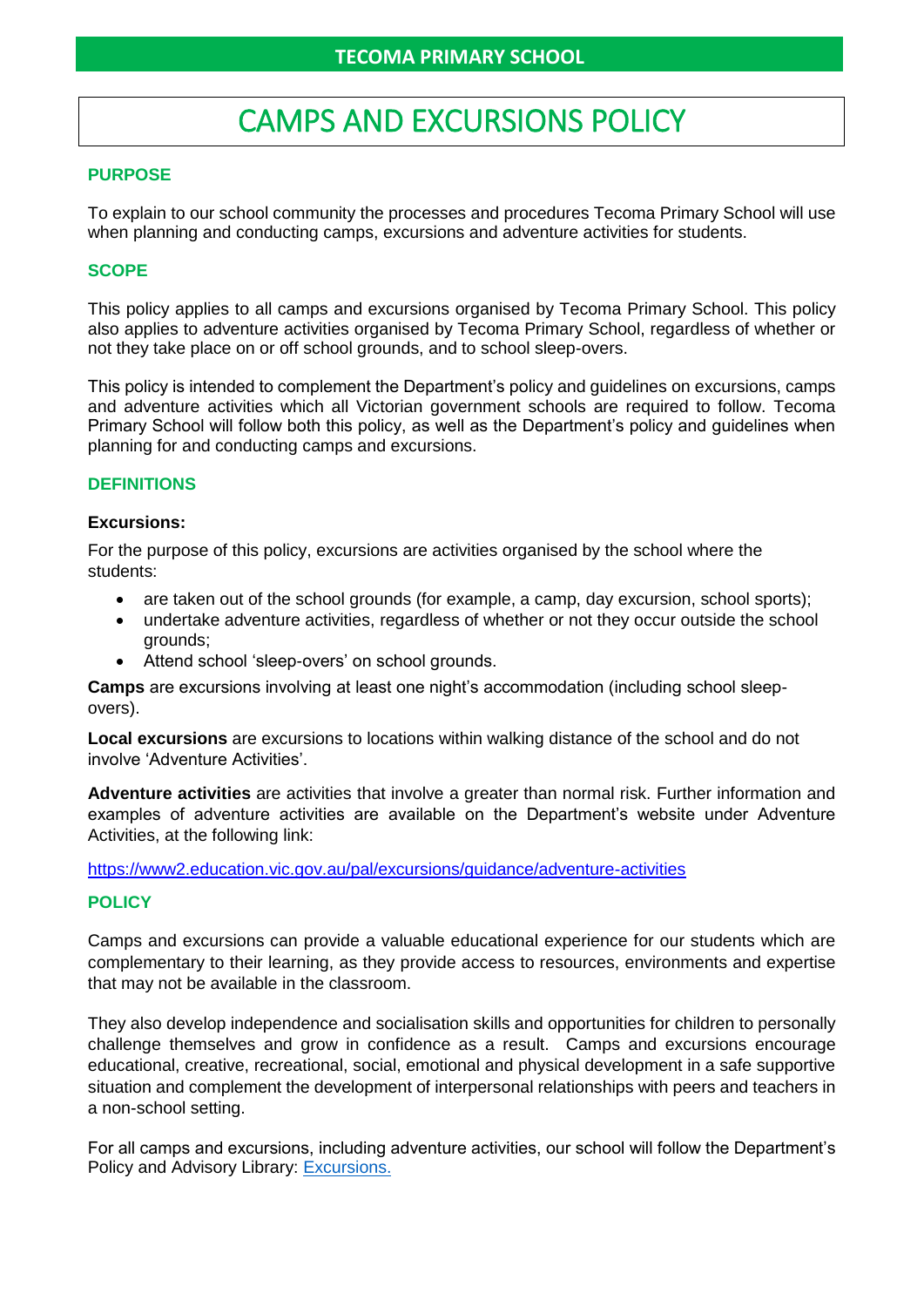# **Planning process for camps and excursions**

All camps and excursions will comply with Department planning requirements.

Part of this planning process includes conducting risk assessments, to ensure that reasonable steps are taken to minimise the risks associated with each proposed camp or excursion. Tecoma Primary School's risk assessment will include consideration of arrangements for supervision of students and consideration of the risk of bushfire activity in the excursion location. In the event of a Code Red Day being announced, excursions or camp activities in effected locations will be cancelled or rescheduled. Planning will also cover arrangements for cancelling, recalling or altering the camp or excursion for any other reason.

Tecoma Primary School is committed to ensuring students with additional needs are provided with an inclusive camps and excursions program and will work with families during the planning stage, as needed, to support all students' attendance and participation in camp and excursion activities.

In cases where a camp or excursion involves a particular class or year level group, the Organising Teacher will ensure that there is an alternative educational program available and appropriate supervision for those students not attending the camp or excursion.

For all **day excursions** at Tecoma Primary School the ratio will be a minimum of 1 adult for every 10 students, with a minimum of 2 staff in attendance. For **overnight camps** the ratio will be 1:10, with a minimum of 2 staff. For **whole school activities**, such as production rehearsal, and transportation to and from swimming or Athletics, the ratio will be a minimum of 1 adult for every 20 students, with a minimum of 2 staff.

All excursion staff (including parent volunteers) will be familiar with supervision requirements and the specific procedures for dealing with emergencies on each camp and excursion.

All school staff will be aware that they retain overall responsibility for the supervision and care of students throughout all camps and excursions (including adventure activities), regardless of whether or not external providers are managing the activity.

# **Parent volunteers**

Parents may be invited to assist with camps and excursions. School staff will notify parents/carers of any costs associated with attending. School staff are in charge of camps and excursions and parent/carer volunteers are expected to follow teachers' instructions. When deciding which parents/carers will attend, the Organising Teacher will take into account: any valuable skills the parents/carers have to offer (e.g. bus licence, first aid etc.), any attendance at prior camps and the special needs of particular students.

A meeting will be held with parents attending a camp, prior to the commencement of the camp, where all expectations and requirements of parents are addressed. It is an expectation that all parents attend this meeting and fully comply with the adult camp requirements (no smoking, no alcohol, no contacting parents of students on the camp, no social media/email contact with others in relation to camp, supervision of students, etc.).

# **Volunteer and external provider checks**

Tecoma Primary School requires all parent or carer camp or excursion volunteers and all external providers working directly with our students to have a current Working with Children Check card. Tecoma Primary School also requires that all parents/volunteers have signed Tecoma Primary School's Child Safety Code of Conduct.

# **Parent/carer consent**

For all camps and excursions, other than local excursions, Tecoma Primary School will provide parents/carers with a specific consent form outlining the details of the proposed activity. Tecoma Primary School uses COMPASS to inform parents about camps and excursions and to seek their consent. Parents/carers are encouraged to contact the school to discuss any questions or concerns that they or their child may have with a proposed camp or excursion.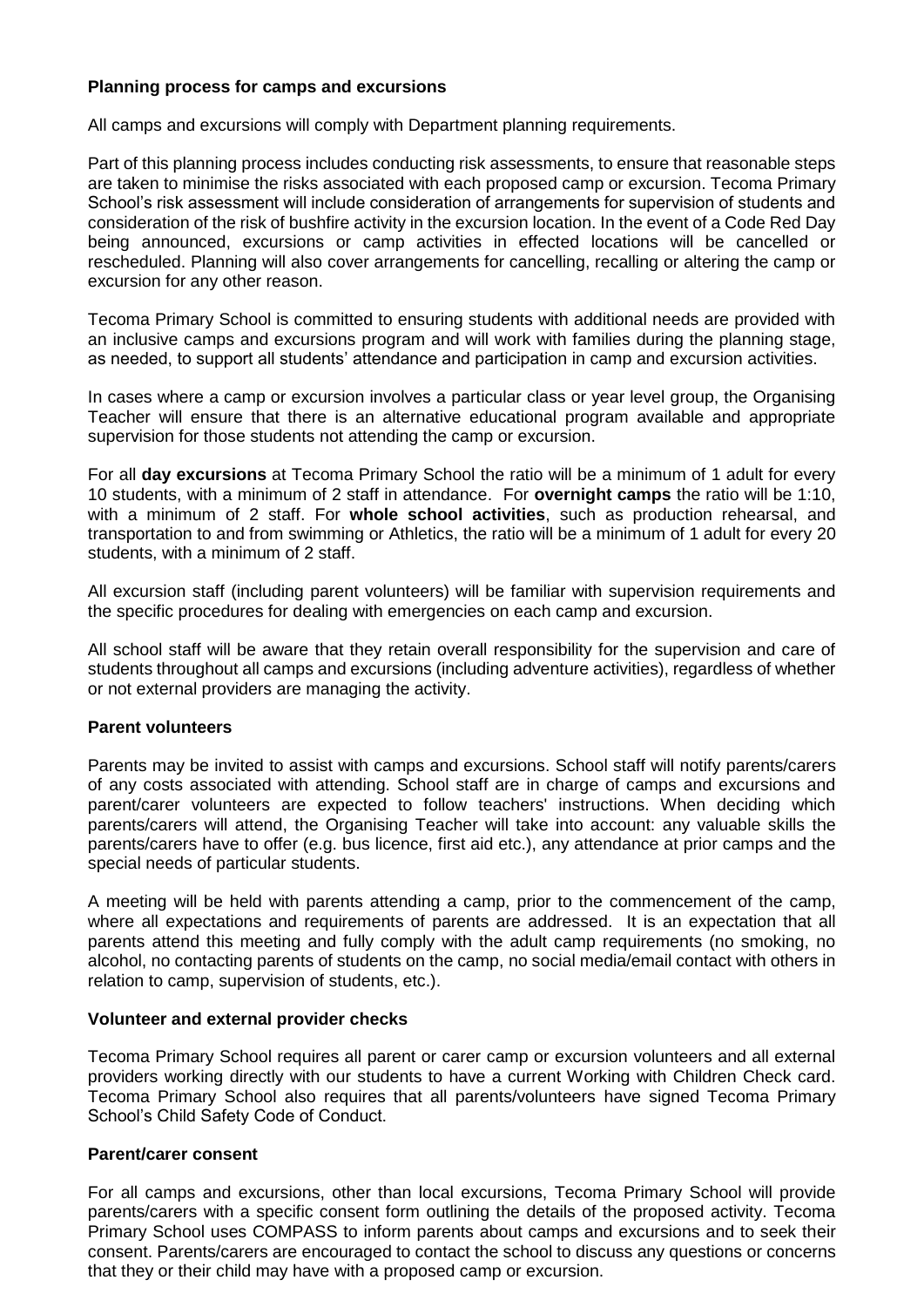For local excursions, Tecoma Primary School will provide parents and carers with an annual Local Excursions consent form at the start of each school year or upon enrolment if students enrol during the school year. Tecoma Primary School will also provide advance notice to parents/carers of an upcoming local excursion through COMPASS.

#### **Parent Payments for camps and excursions**

Most camps and excursions provided by Tecoma Primary School enhance and broaden the schooling experience of our students but are not a mandatory component of our curriculum. These activities are provided on a user-pays basis in accordance with the Department's Parent Payments Policy.

Consent forms will have clearly stated payment amounts and finalisations dates, and families will be given sufficient time to make payments.

Students who have not finalised payment by the required date for camps and excursions provided on a user pays basis will not be able to attend unless the Principal determines exceptional circumstances apply.

Where a camp or excursion is provided as part of the standard curriculum requirements, parents may be invited to make a voluntary contribution but all students will be able to attend regardless of whether their parents contribute.

#### **Financial Help for Families**

Tecoma Primary School will make all efforts to ensure that students are not excluded for financial reasons. Families experiencing financial difficulty are invited to discuss alternative payment arrangements with the Business Manager or Principal. The Business Manager or Principal can also discuss family eligibility for the Department's Camps, Sports and Excursions Fund (CSEF), which provides payments for eligible students to attend school activities, including camps and excursions. Applications for the CSEF are open to families holding a valid means-tested concession card or temporary foster parents and are facilitated by the school. Further information about the CSEF and the application form are available at [Camps, Sports and Excursions Fund.](https://www2.education.vic.gov.au/pal/camps-sports-and-excursions-fund/policy)

#### **Refunds**

If a camp or excursion is cancelled or altered by the school, or a student is no longer able to attend part or all of the camp or excursion, our school will consider requests for partial or full refunds of payments made by parents/carers on a case-by-case basis, taking into account the individual circumstances. Generally, we will not be able to refund payments made for costs that have already been paid where those funds have already been transferred or committed to a third party and no refund is available to the school. Where possible, we will provide information about refunds to parents/carers at the time of payment.

#### **Student health**

Parents and carers need to ensure the school has up-to-date student health information prior to camps and excursions. A member of staff will be appointed with responsibility for the health needs of the students for each camp/excursion. Teachers will administer any medication provided according to our *Medication Policy* and the student's signed *Medication Authority Form*. To meet the school's obligations relating to safety, a first aid kit and mobile phone will be taken by teachers on all camps and excursions.

It is the responsibility of parents and carers to ensure their child/children are in good health when attending excursions and camps. If a student becomes ill during a camp and is not able to continue at camp it is the parent/carer's responsibility to collect them and cover any associated costs. If the Principal approves a student joining a camp late, transport to the camp is the parent/carer's responsibility.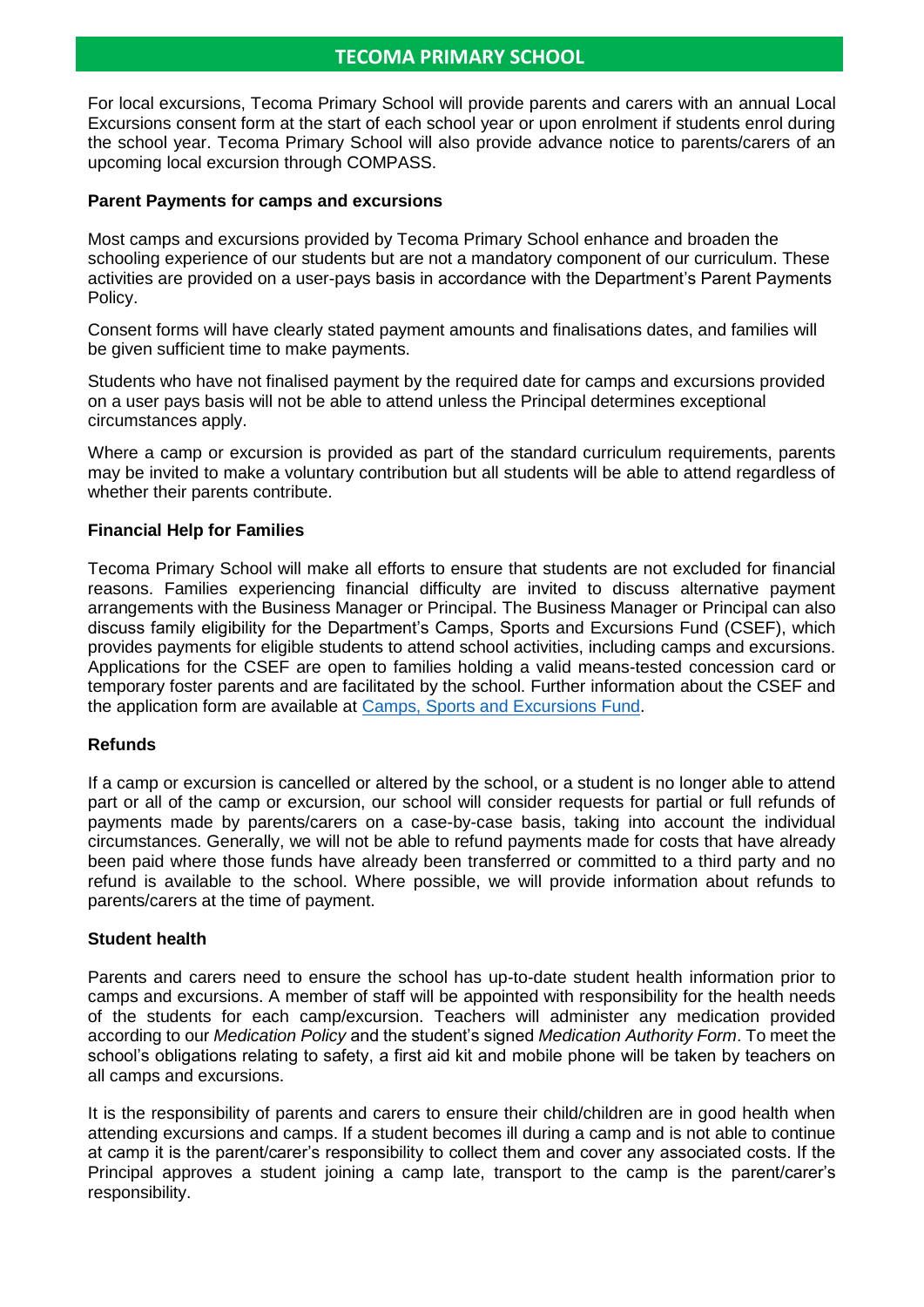## **Behaviour expectations**

Students participating in camps and excursions are required to cooperate and display appropriate behaviour to ensure the camp or excursion is a safe, positive and educational experience for all students involved.

Parents/carers will be notified if their child is in danger of losing the privilege to participate in an excursion or camp due to behaviour that does not meet the standards of behaviour set out in the school's *Student Wellbeing and Engagement Policy* or *Bullying Prevention Policy*. The decision to exclude a student will be made by the Principal or Assistant Principal, in consultation with the Organising Teacher. Both the parent/carer and the student will be informed of this decision prior to the camp or excursion.

If on a camp or excursion the Teacher in Charge considers an individual student's behaviour does not meet required standards, then the Principal or their nominee may determine that a student should return home during the camp or excursion. In these circumstances the parent/carer is responsible for the collection of the student and any costs associated with this.

Disciplinary measures apply to students on camps and excursions consistent with our school's *Student Wellbeing and Engagement Policy* and *Bullying Prevention Policy*.

## **If a parent is asked to or removes a child from camp, that child will not be able to return for the duration of the camping program.**

#### **Electronic Devices**

Students will not be permitted to bring electronic devices (tablets, phones, smart watches, etc.) to camp. Special considerations may be given under specific medical conditions, after consultation with the Principal.

#### **Food**

Students are not permitted to bring their own supply of food items to camps and excursions unless the item is medically indicated and discussed with the Organising Teacher, or included as an item on the clothing and equipment list for that camp or excursion.

#### **Accident and Ambulance Cover**

Any costs associated with student injury rest with parents/carers unless the Department is liable in negligence (liability is not automatic).

Unless otherwise indicated, Tecoma Primary School and the Department do not provide student accident or ambulance cover. Parents/carers may wish to obtain student accident insurance cover and/or ambulance cover, depending on their health insurance arrangements and any other personal considerations.

#### **COMMUNICATION**

This policy will be communicated to our school community in the following way:

- Included in staff induction processes and staff training
- Available publicly on our school's website
- Hard copies available from the school office, upon request.

# **FURTHER INFORMATION AND RESOURCES**

This policy should be read in conjunction with the following Department polices and guidelines:

- **[Excursions](https://www2.education.vic.gov.au/pal/excursions/policy)**
- [Camps, Sports and Excursions Fund](https://www2.education.vic.gov.au/pal/camps-sports-and-excursions-fund/policy)
- **[Parent Payments Policy](https://www2.education.vic.gov.au/pal/parent-payment/policy)**